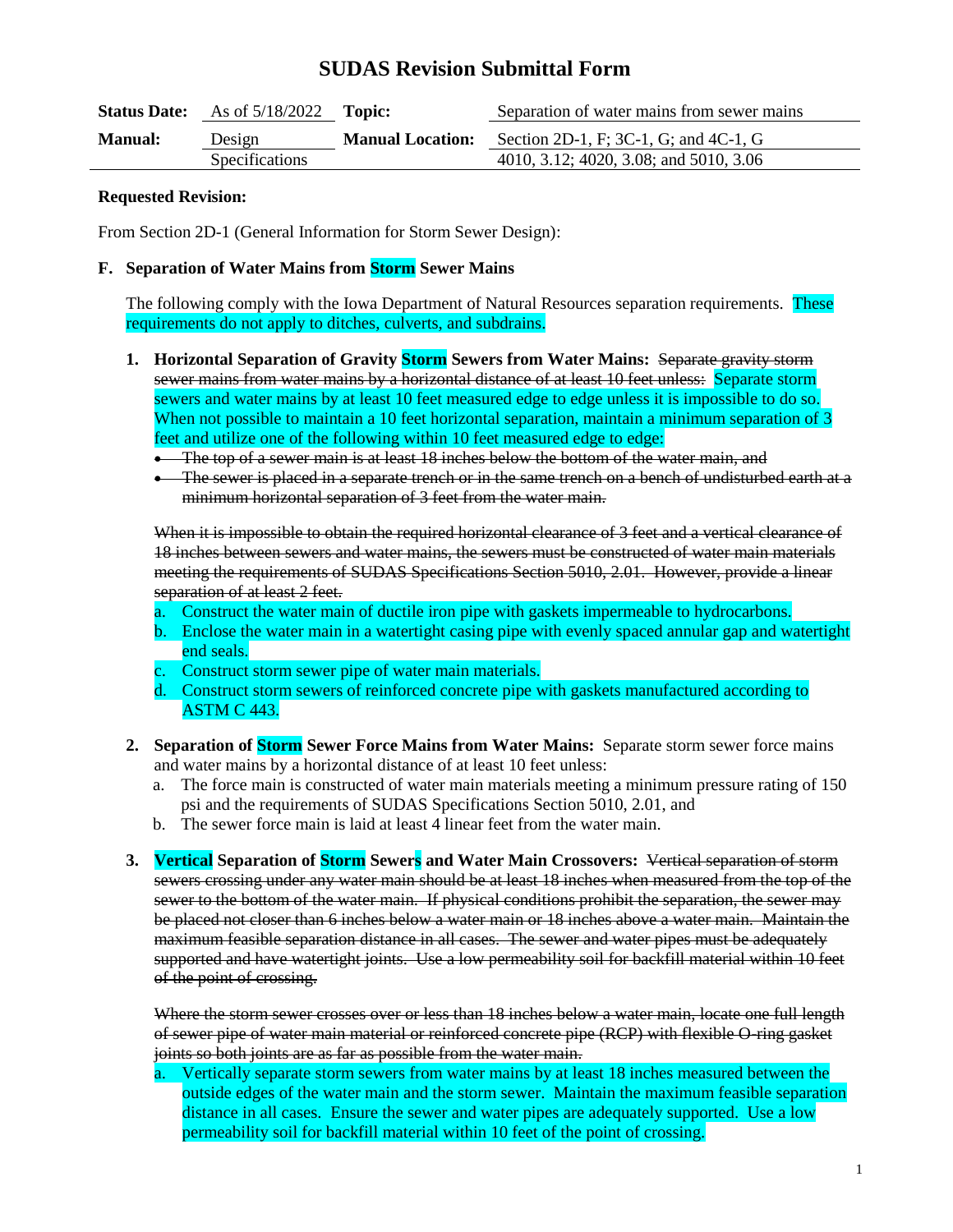- b. When impossible to maintain an 18 inch vertical separation when the water main crosses over the storm sewer, maintain a minimum vertical separation of 6 inches and utilize one of the following within 10 feet measured edge-to-edge centered on the crossing:
	- 1) Construct the water main of ductile iron pipe with gaskets impermeable to hydrocarbons.
	- 2) Enclose the water main in a watertight casing pipe with evenly spaced annular gap and watertight end seals.
	- 3) Construct storm sewer pipe of water main materials.
	- 4) Construct storm sewers of reinforced concrete pipe with gaskets manufactured according to ASTM C 443.

From Design Section 3C-1 [(Sanitary Sewer) Facility Design]

#### **G. Crossings and Clearances**

- **2. Protection of Water Supplies:** (from Iowa DNR's Iowa Wastewater Facilities Design Standards, Chapter 12, Section 12.5.8)
	- **a. Wells:** Do not lay sewers constructed of standard sewer materials within 75 feet of a public well or 50 feet of a private well. Sewers constructed of water main materials may be laid within 75 feet of a public well and within 50 feet of a private well but no closer than 25 feet to either.
	- **b. Horizontal Separation of Gravity Sanitary and Combined Sewers from Water Mains:** Gravity sewer mains shall be separated from water mains by a horizontal distance of at least 10 feet unless Separate sanitary and combined sewers and water mains by at least 10 feet measured edge to edge unless it is impossible to do so. When not possible to maintain a 10 feet horizontal separation, maintain a minimum separation of 3 feet and utilize one of the following within 10 feet measured edge to edge:
		- 1) the top of a sewer main is at least 18 inches below the bottom of the water main, and
		- 2) the sewer is placed in a separate trench or in the same trench on a bench of undisturbed earth at a minimum horizontal separation of 3 feet from the water main.

When it is impossible to obtain the required horizontal clearance of 3 feet and a vertical clearance of 18 inches between sewers and water mains, construct the sewers of water main materials meeting both a minimum pressure rating of 150 psi and the requirements of Sections 8.2 and 8.4 of the "Iowa Standards for Water Supply Distribution Systems" (SUDAS Specifications Section 5010, 2.01) or enclose the water main in a watertight casing pipe with an evenly spaced annular gap and watertight end seals. However, provide a linear separation of at least 2 feet.

- **c. Horizontal Separation of Water Mains from Sanitary and Combined Sewer Manholes:** Ensure water pipes do not pass through or come in contact with any part of a sanitary or combined sewer manhole. Maintain a minimum horizontal separation of 3 feet.
- **d. Separation of Sanitary Sewer Force Mains from Water Mains:** Separate sanitary sewer force mains and water mains by a horizontal distance of at least 10 feet unless:
	- 1) the force main is constructed of water main materials meeting a minimum pressure rating of 150 psi and the requirements of Section 8.2 and 8.4 of the "Iowa Standards for Water Supply" Distribution Systems" (SUDAS Specifications Section 5010, 2.01) and
	- 2) the sewer force main is laid at least 4 linear feet from the water main.
- **e. Separation of Sanitary Sewers and Water Main Crossovers:** Vertically separate sanitary sewers crossing under any water main by at least 18 inches when measured from the top of the sewer to the bottom of the water main. If physical conditions prohibit the separation, do not place the sewer closer than 6 inches below a water main or 18 inches above a water main. Maintain the maximum feasible separation distance in all cases.

When the sanitary sewer crosses over or is less than 18 inches below a water main utilize one of the following within 10 feet measured edge-to-edge horizontally, centered on the crossing: locate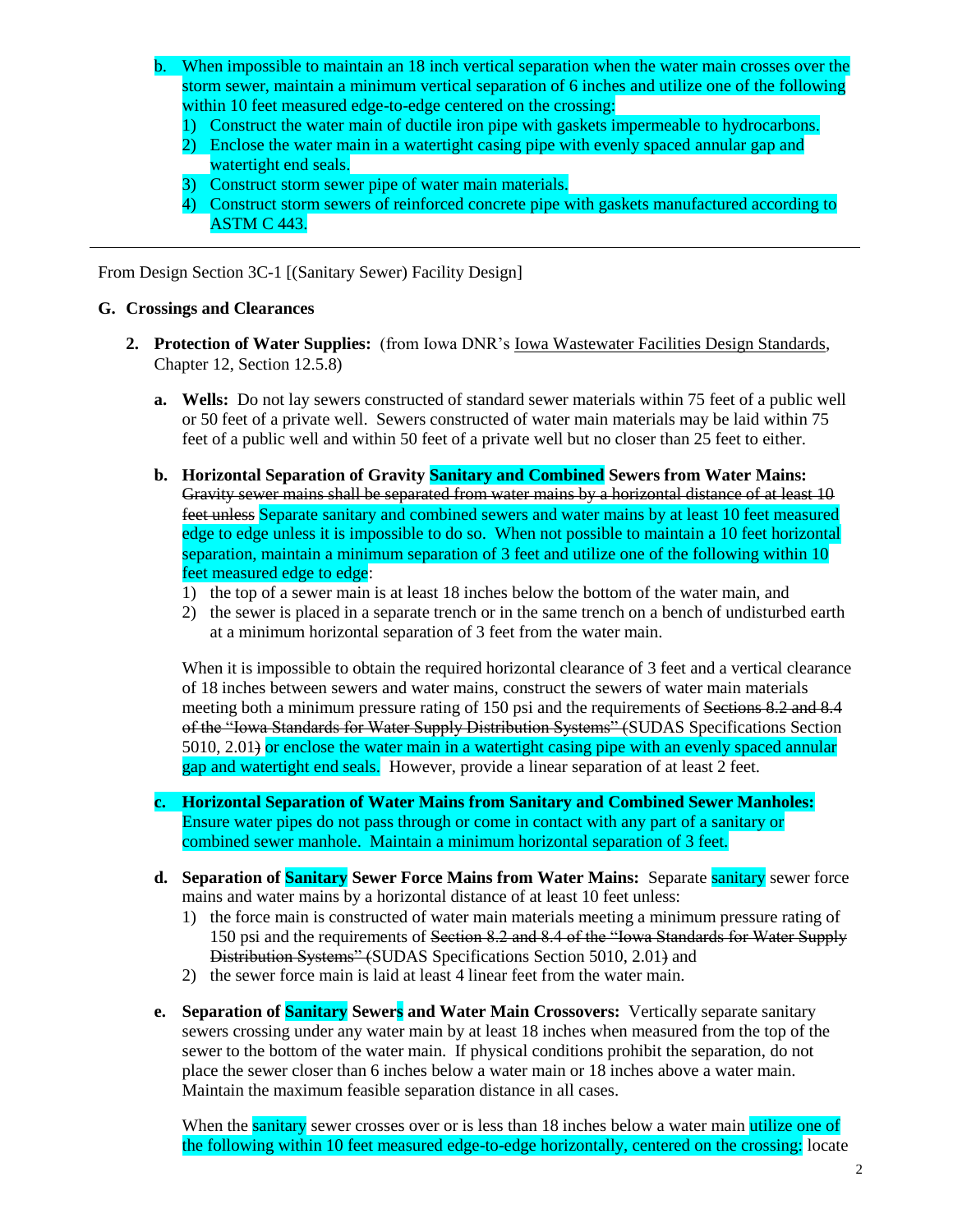one full length of sewer pipe of water main material so both joints are as far as possible from the water main. Ensure the sewer and water pipes are adequately supported and have watertight joints. Use a low permeability soil for backfill material within 10 feet of the point of crossing.

- 1) Construct sanitary sewer pipe of water main material.
- 2) Enclose the water main in a watertight casing pipe with an evenly spaced annular gap and watertight end seals.
- **f. Exceptions:** Should physical conditions exist such that exceptions to b through e above are necessary, the design engineer must detail how the sewer and water main are to be engineered to provide protection equal to that required by these sections.

From Design Section 4C-1 [(Water Main) Facility Design]:

## **G. Separation of Water Mains from Sewer Mains**

The following comply with the Iowa Department of Natural Resources separation requirements.

- **1. Horizontal Separation of Gravity Sanitary and Combined Sewers from Water Mains:** Separate gravity sanitary and combined sewer mains from water mains by a horizontal distance of at least 10 feet unless:
	- a. The top of a sewer main is at least 18 inches below the bottom of the water main, and
	- b. The sewer is placed in a separate trench or in the same trench on a bench of undisturbed earth at a minimum horizontal separation of 3 feet from the water main.

Maintain the maximum feasible separation distance in all cases. When it is impossible to obtain the required horizontal clearance of 3 feet and a vertical clearance of 18 inches between sewers and water mains, provide a linear separation of at least 2 feet and one of the following:

- a. Construct sanitary and combined sewers must be constructed of water main materials meeting the requirements of SUDAS Specifications Section 5010, 2.01. However, provide a linear separation of at least 2 feet.
- b. Enclose the water main in a watertight casing pipe with an evenly spaced annular gap and watertight end seals.
- **2. Horizontal Separation of Water Mains from Sanitary and Combined Sewer Manholes:** Ensure water pipes do not pass through or come in contact with any part of a sanitary or combined sewer manhole. Maintain a minimum horizontal separation of 3 feet.
- **3. Separation of Sanitary Sewer Force Mains from Water Mains:** Separate **sanitary** sewer force mains and water mains by a horizontal distance of at least 10 feet unless:
	- a. The force main is constructed of water main materials meeting a minimum pressure rating of 150 psi and the requirements of SUDAS Specifications Section 5010, 2.01, and
	- b. The sewer force main is laid at least 4 linear feet from the water main.
- **4. Separation of Sanitary and Combined Sewers and Water Main Crossovers:** Vertically separate sanitary and storm combined sewers crossing under any water main by at least 18 inches when measured from the top of the sewer to the bottom of the water main. If physical conditions prohibit the separation, do not place the sewer closer than 6 inches below a water main or 18 inches above a water main. Maintain the maximum feasible separation distance in all cases. Ensure the sewer and water pipes are adequately supported and have watertight joints. Use a low permeability soil for backfill material within 10 feet of the point of crossing.

Where the sanitary sewer crosses over or less than 18 inches below a water main, utilize one of the following within 10 feet measured edge-to-edge horizontally, centered on the crossing:

- a. locate one full length of Construct sewer pipe of water main material so both joints are as far as possible from the water main.
- b. Enclose the water main in a watertight casing pipe with an evenly spaced annular gap and watertight end seals.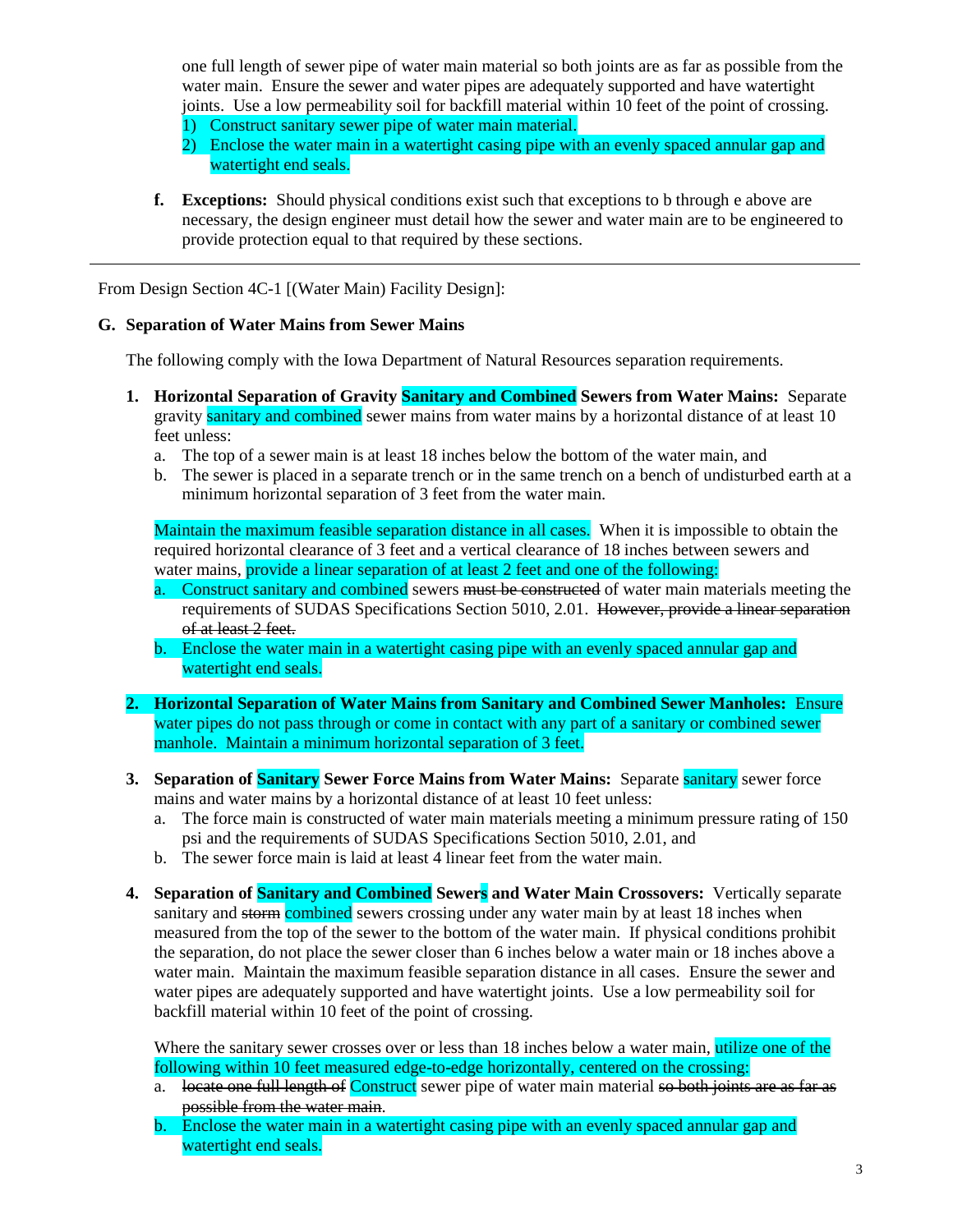Where the storm sewer crosses over or less than 18 inches below a water main, locate one full length of sewer pipe of water main material or reinforced concrete pipe (RCP) with flexible O-ring gasket joints so both joints are as far as possible from the water main.

- **5. Horizontal Separation of Storm Sewers from Water Mains:** Separate storm sewers and water mains by at least 10 feet measured edge to edge unless it is impossible to do so. When impossible to maintain a 10 feet horizontal separation, maintain a minimum separation of 3 feet and utilize one of the following within 10 feet measured edge-to-edge:
	- a. Construct the water main of ductile iron pipe with gaskets impermeable to hydrocarbons.
	- b. Enclose the water main in a watertight casing pipe with evenly spaced annular gap and watertight end seals.
	- c. Construct storm sewer pipe of water main materials.
	- d. Construct storm sewers of reinforced concrete pipe with gaskets manufactured according to ASTM C 443.
- **6. Vertical Separation of Storm Sewers and Water Main Crossovers:** Vertically separate storm sewers from water mains by 18 inches measured between the outside edges of the water main and the storm sewer. Maintain the maximum feasible separation distance in all cases. Ensure the sewer and water pipes are adequately supported. Use a low permeability soil for backfill material within 10 feet of the point of crossing.

When impossible to maintain an 18 inch vertical separation when the water main crosses over the storm sewer, maintain a minimum vertical separation of 6 inches and utilize one of the following within 10 feet measured edge-to-edge centered on the crossing:

- a. Construct the water main of ductile iron pipe with gaskets impermeable to hydrocarbons.
- b. Enclose the water main in a watertight casing pipe with evenly spaced annular gap and watertight end seals.
- c. Construct storm sewer pipe of water main materials.
- d. Construct storm sewers of reinforced concrete pipe with gaskets manufactured according to ASTM C 443.

From Section 4010 (Sanitary Sewers), 3.12 (Conflicts):

- **A. Horizontal Separation of Gravity Sanitary and Combined Sewers from Water Mains:** Separate gravity sanitary and combined sewer mains from water mains by a horizontal distance of at least 10 feet unless:
	- 1. The top of a sewer main is at least 18 inches below the bottom of the water main, and
	- 2. The sewer is placed in a separate trench or in the same trench on a bench of undisturbed earth at a minimum horizontal separation of 3 feet from the water main.
	- 3. When it is impossible to obtain the required horizontal clearance of 3 feet and a vertical clearance of 18 inches between sewers and water mains, provide a linear separation of at least 2 feet and one of the following:
		- a. The Construct sanitary and combined sewers must be constructed of water main materials meeting the requirements of Section 5010, 2.01. However, provide a linear separation of at least 2 feet.
		- b. Enclose the water main in a watertight casing pipe with an evenly spaced annular gap and watertight end seals.
- **B. Horizontal Separation of Water Mains from Sanitary and Combined Sewer Manholes:** Ensure water pipes do not pass through or come in contact with any part of a sanitary or combined sewer manhole. Maintain a minimum horizontal separation of 3 feet.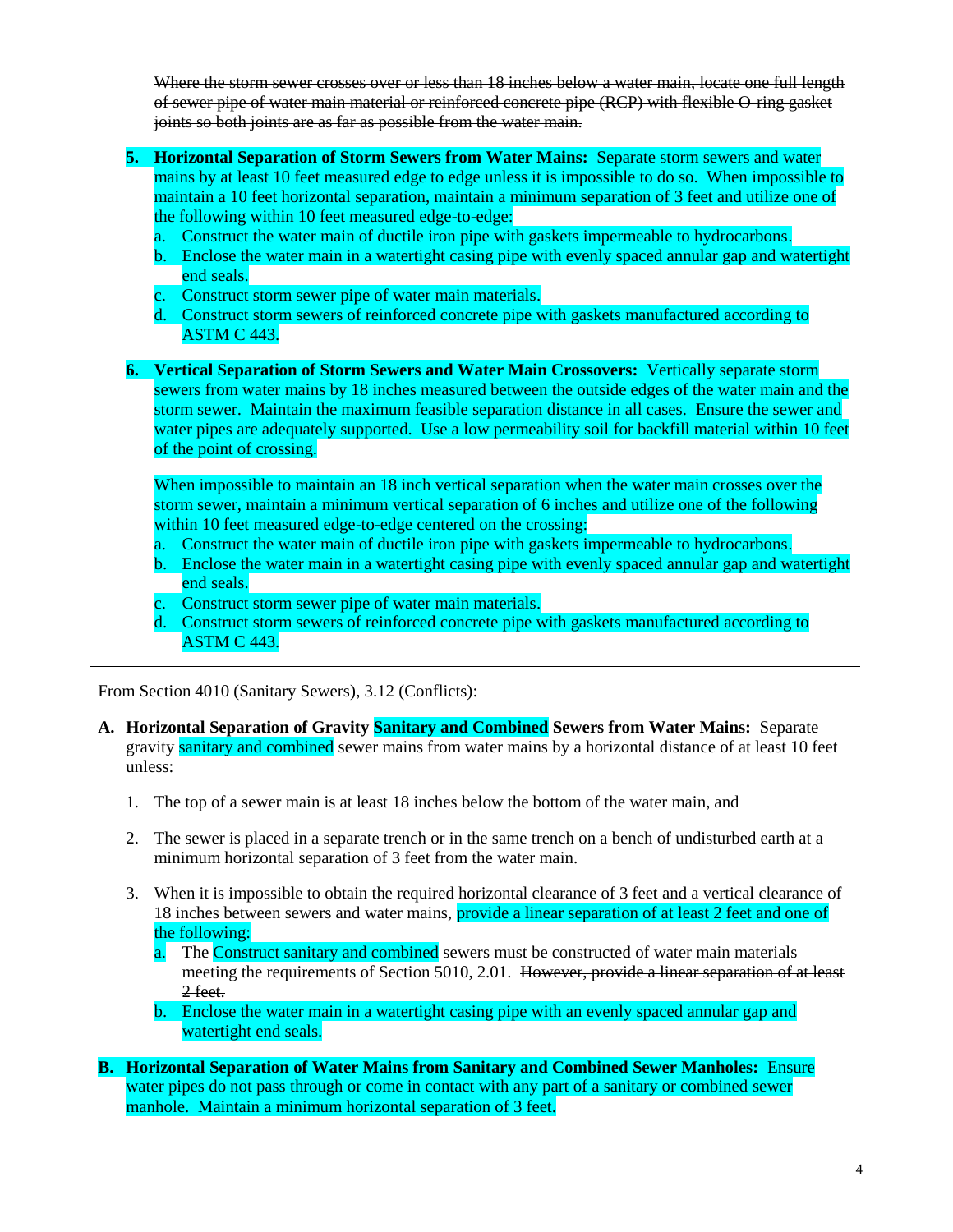- **C. Separation of Sanitary Sewer Force Mains from Water Mains:** Separate sanitary sewer force mains and water mains by a horizontal distance of at least 10 feet unless:
	- 1. The force main is constructed of water main materials meeting a minimum pressure rating of 150 psi and the requirements of Section 5010, 2.01 and
	- 2. The sewer force main is laid at least 4 linear feet from the water main.

# **D. Separation of Sanitary and Combined Sewers and Water Main Crossovers:**

- 1. Vertically separate sanitary sewers crossing under any water main should be by at least 18 inches when measured from the top of the sewer to the bottom of the water main. If physical conditions prohibit the separation, do not place the sewer closer than 6 inches below a water main or 18 inches above a water main. Maintain the maximum feasible separation distance in all cases.
- 2. Where the sanitary sewer crosses over or is less than 18 inches below a water main, locate one full length of utilize one of the following within 10 feet measured edge-to-edge horizontally, centered on the crossing:
	- a. Construct sewer pipe of water main material so both joints are as far as possible from the water main. The sewer and water pipes must be adequately supported and have watertight joints. Use a low permeability soil for backfill material within 10 feet of the point of crossing.
	- b. Enclose the water main in a watertight casing pipe with an evenly spaced annular gap and watertight end seals.

From Section 4020 (Storm Sewers), 3.08 (Conflicts):

- **A. Horizontal Separation of Gravity Storm Sewers from Water Mains:** Separate storm sewers and water mains by at least 10 feet measured edge to edge unless it is impossible to do so. When not possible to maintain a 10 feet horizontal separation, maintain a minimum separation of 3 feet and utilize one of the following within 10 feet measured edge to edge:
	- 1. Separate gravity storm sewer mains from water mains by a horizontal distance of at least 10 feet unless:
		- The top of a sewer main is at least 18 inches below the bottom of the water main, and
		- The sewer is placed in a separate trench or in the same trench on a bench of undisturbed earth at a minimum horizontal separation of 3 feet from the water main.
	- 2. When it is impossible to obtain the required horizontal clearance of 3 feet and a vertical clearance of 18 inches between sewers and water mains, the sewers must be constructed of water main materials meeting the requirements of Section 5010, 2.01. However, provide a linear separation of at least 2 feet.
	- 1. Construct the water main of ductile iron pipe with gaskets impermeable to hydrocarbons.
	- 2. Enclose the water main in a watertight casing pipe with evenly spaced annular gap and watertight end seals.
	- 3. Construct storm sewer pipe of water main materials.
	- 4. Construct storm sewers of reinforced concrete pipe with gaskets manufactured according to ASTM C 443.
- **B. Separation of Storm Sewer Force Mains from Water Mains:** Separate storm sewer force mains and water mains by a horizontal distance of at least 10 feet unless:
	- 1. The force main is constructed of water main materials meeting a minimum pressure rating of 150 psi and the requirements of Section 5010, 2.01 and
	- 2. The sewer force main is laid at least 4 linear feet from the water main.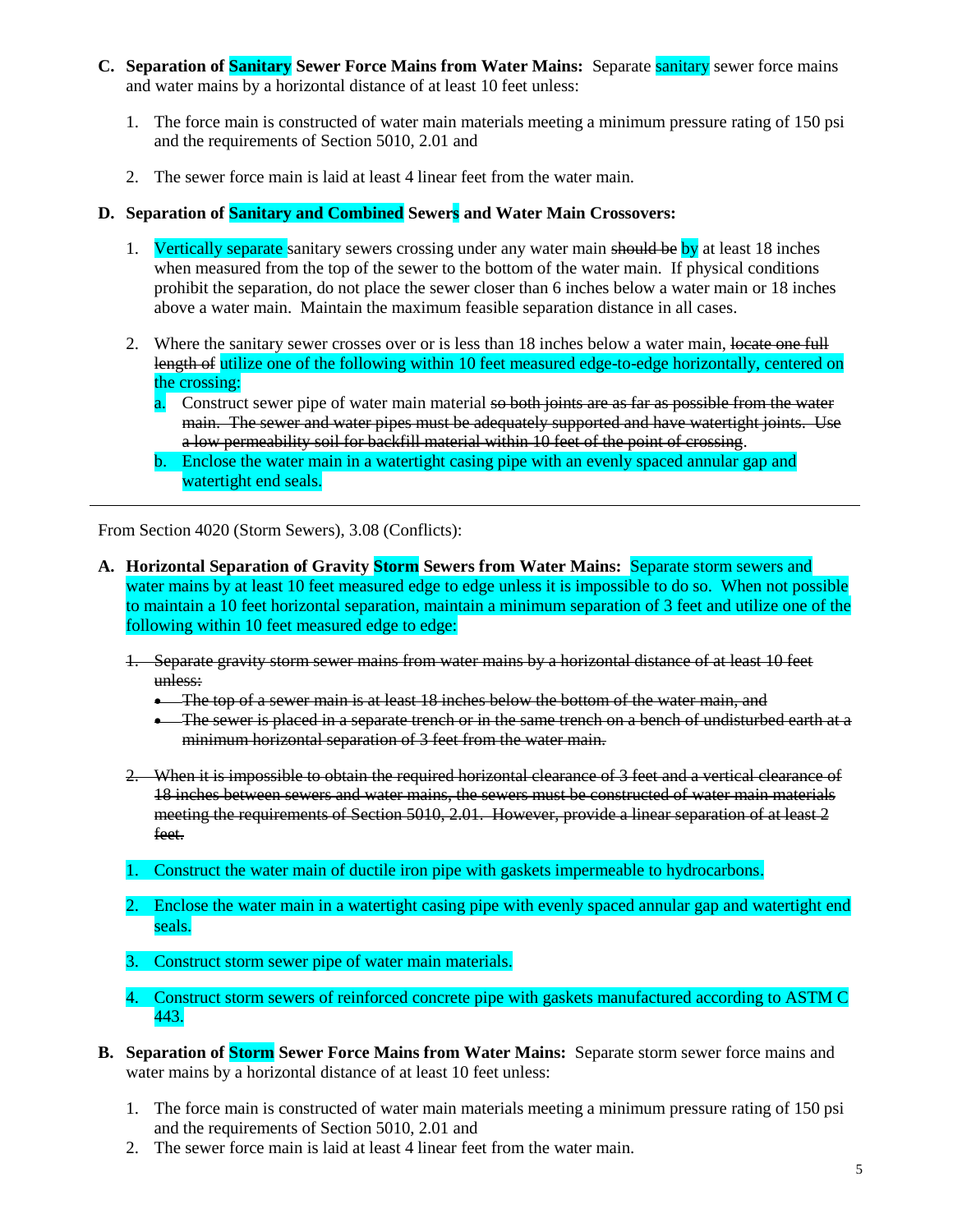# **C. Vertical Separation of Storm Sewers and Water Main Crossovers:**

- 1. Vertical separation of storm sewers crossing under any water main should be at least 18 inches when measured from the top of the sewer to the bottom of the water main. If physical conditions prohibit the separation, the sewer may be placed not closer than 6 inches below a water main or 18 inches above a water main. Maintain the maximum feasible separation distance in all cases. The sewer and water pipes must be adequately supported and have watertight joints. Use a low permeability soil for backfill material within 10 feet of the point of crossing.
- 2. Where the storm sewer crosses over or less than 18 inches below a water main, locate one full length of sewer pipe of water main material or reinforced concrete pipe (RCP) with flexible gasket joints meeting ASTM C 443 so both joints are as far as possible from the water main.
- 1. Vertically separate storm sewers from water mains by at least 18 inches measured between the outside edges of the water main and the storm sewer. Maintain the maximum feasible separation distance in all cases. Ensure the sewer and water pipes are adequately supported. Use a low permeability soil for backfill material within 10 feet of the point of crossing.
- 2. When impossible to maintain an 18 inch vertical separation when the water main crosses over the storm sewer, maintain a minimum vertical separation of 6 inches and utilize one of the following within 10 feet measured edge-to-edge centered on the crossing:
	- a. Construct the water main of ductile iron pipe with gaskets impermeable to hydrocarbons.
	- b. Enclose the water main in a watertight casing pipe with evenly spaced annular gap and watertight end seals.
	- c. Construct storm sewer pipe of water main materials.
	- d. Construct storm sewers of reinforced concrete pipe with gaskets manufactured according to ASTM C 443.

From Section 5010 [(Water Main) Pipe and Fittings], 3.06 (Conflicts):

### **A. Horizontal Separation of Gravity Sewers from Water Mains:**

### **1. Sanitary and Combined Sewers:**

- <sup>1</sup>a. Separate gravity sanitary and combined sewer mains from water mains by a horizontal distance of at least 10 feet unless:
	- 1) The top of a sewer main is at least 18 inches below the bottom of the water main, and
	- 2) The sewer is placed in a separate trench or in the same trench on a bench of undisturbed earth at a minimum horizontal separation of 3 feet from the water main.
- 2b. Maintain the maximum feasible separation distance in all cases. When it is impossible to obtain the required horizontal clearance of 3 feet and a vertical clearance of 18 inches between sewers and water mains, provide a linear separation of at least 2 feet and one of the following:
	- 1) The Construct sanitary and combined sewers must be constructed of water main materials meeting the requirements of Section 5010, 2.01. However, provide a linear separation of at least 2 feet.
	- 2) Enclose the water main in a watertight casing pipe with an evenly spaced annular gap and watertight end seals.
- **2. Storm Sewers:** Separate storm sewers and water mains by at least 10 feet measured edge-to-edge unless it is impossible to do so. When impossible to maintain a 10 feet horizontal separation, maintain a minimum separation of 3 feet and utilize one of the following within 10 feet measured edge-to-edge:
	- a. Construct the water main of ductile iron pipe with gaskets impermeable to hydrocarbons.
	- b. Enclose the water main in a watertight casing pipe with evenly spaced annular gap and watertight end seals.
	- c. Construct storm sewer pipe of water main materials.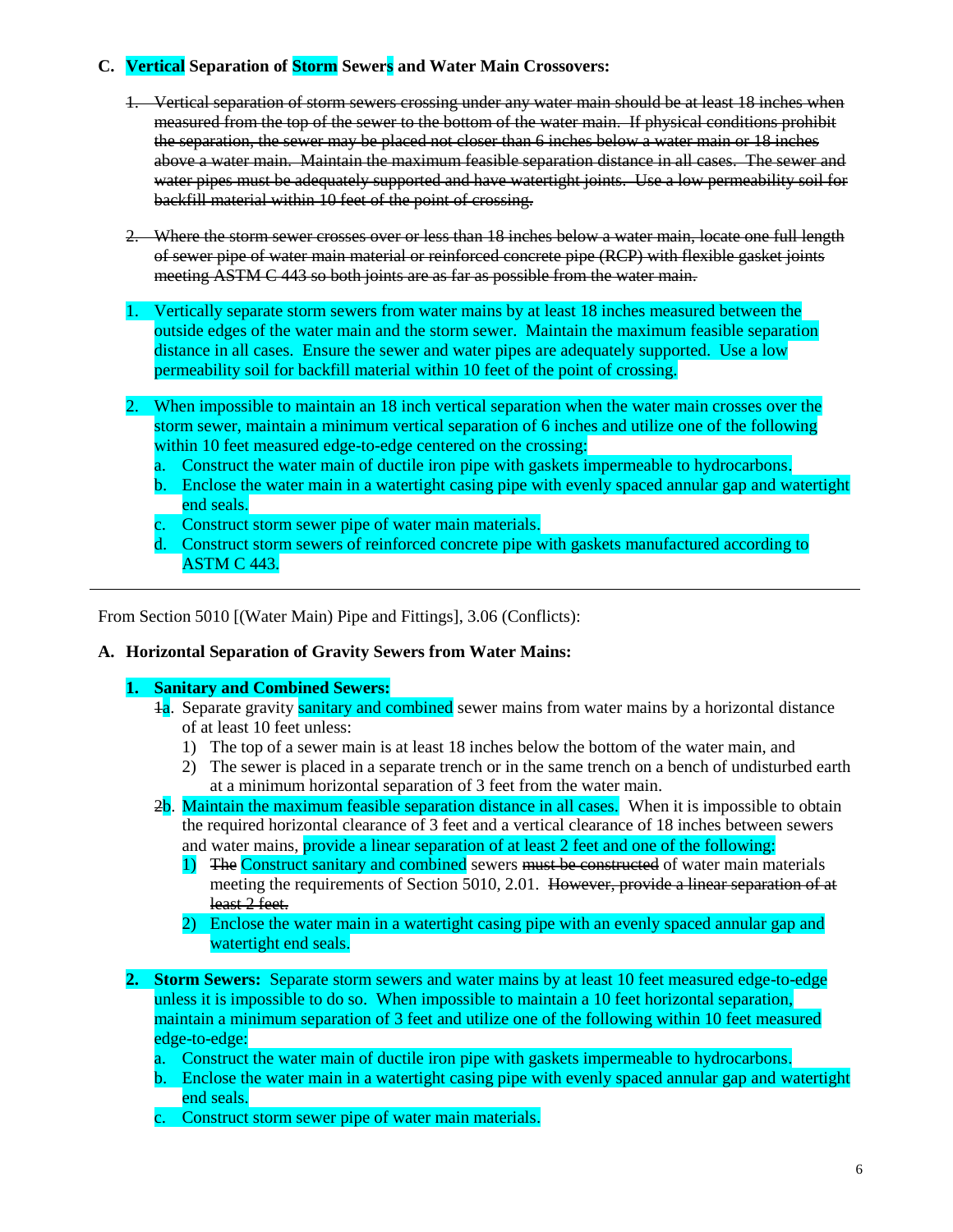- d. Construct storm sewers of reinforced concrete pipe with gaskets manufactured according to ASTM C 443.
- **B. Horizontal Separation of Water Mains from Sanitary and Combined Sewer Manholes:** Ensure water pipes do not pass through or come in contact with any part of a sanitary or combined sewer manhole. Maintain a minimum horizontal separation of 3 feet.
- **C. Horizontal Separation of Sewer Force Mains from Water Mains:** Separate sewer force mains and water mains by a horizontal distance of at least 10 feet unless:
	- 1. The force main is constructed of water main materials meeting a minimum pressure rating of 150 psi and the requirements of Section 5010, 2.01 and
	- 2. The sewer force main is laid at least 4 linear feet from the water main.

### **D. Vertical Separation of Sewers and Water Main Crossovers:**

### **1. Sanitary and Combined Sewers:**

- $\frac{1}{a}$ . Vertically separate sanitary and storm combined sewers crossing under water mains by at least 18 inches when measured from the top of the sewer to the bottom of the water main. If physical conditions prohibit the separation, do not place the sewer closer than 6 inches below a water main or 18 inches above a water main. Maintain the maximum feasible separation distance in all cases. Ensure the sewer and water pipes are adequately supported and have watertight joints. Use a low permeability soil for backfill material within 10 feet of the point of crossing.
- 2b. Where the sanitary sewer crosses over or less than 18 inches below a water main, utilize one of the following within 10 feet measured edge-to-edge horizontally, centered on the crossing:
	- 1) locate one full length of sewer pipe Construct sanitary and combined sewers of water main material so both joints are as far as possible from the water main meeting the requirements of Section 5010, 2.01.
	- 2) Enclose the water main in a watertight casing pipe with an evenly spaced annular gap and watertight end seals.
- 3. Where the storm sewer crosses over or less than 18 inches below a water main, locate one full length of sewer pipe of water main material or reinforced concrete pipe (RCP) with flexible gasket joints meeting ASTM C 443 so both joints are as far as possible from the water main.

### **2. Storm Sewers:**

- a. Vertically separate storm sewers from water mains by at least 18 inches measured between the outside edges of the water main and the storm sewer. Maintain the maximum feasible separation distance in all cases. Ensure the sewer and water pipes are adequately supported. Use a low permeability soil for backfill material within 10 feet of the point of crossing.
- b. When impossible to maintain an 18 inch vertical separation when the water main crosses over the storm sewer, maintain a minimum vertical separation of 6 inches and utilize one of the following within 10 feet measured edge-to-edge centered on the crossing:
	- 1) Construct the water main of ductile iron pipe with gaskets impermeable to hydrocarbons.
	- 2) Enclose the water main in a watertight casing pipe with evenly spaced annular gap and watertight end seals.
	- 3) Construct storm sewer pipe of water main materials.
	- 4) Construct storm sewers of reinforced concrete pipe with gaskets manufactured according to ASTM C 443.

**Reason for Revision:** Updating to comply with Iowa DNR's recent changes.

**Comments:** None.